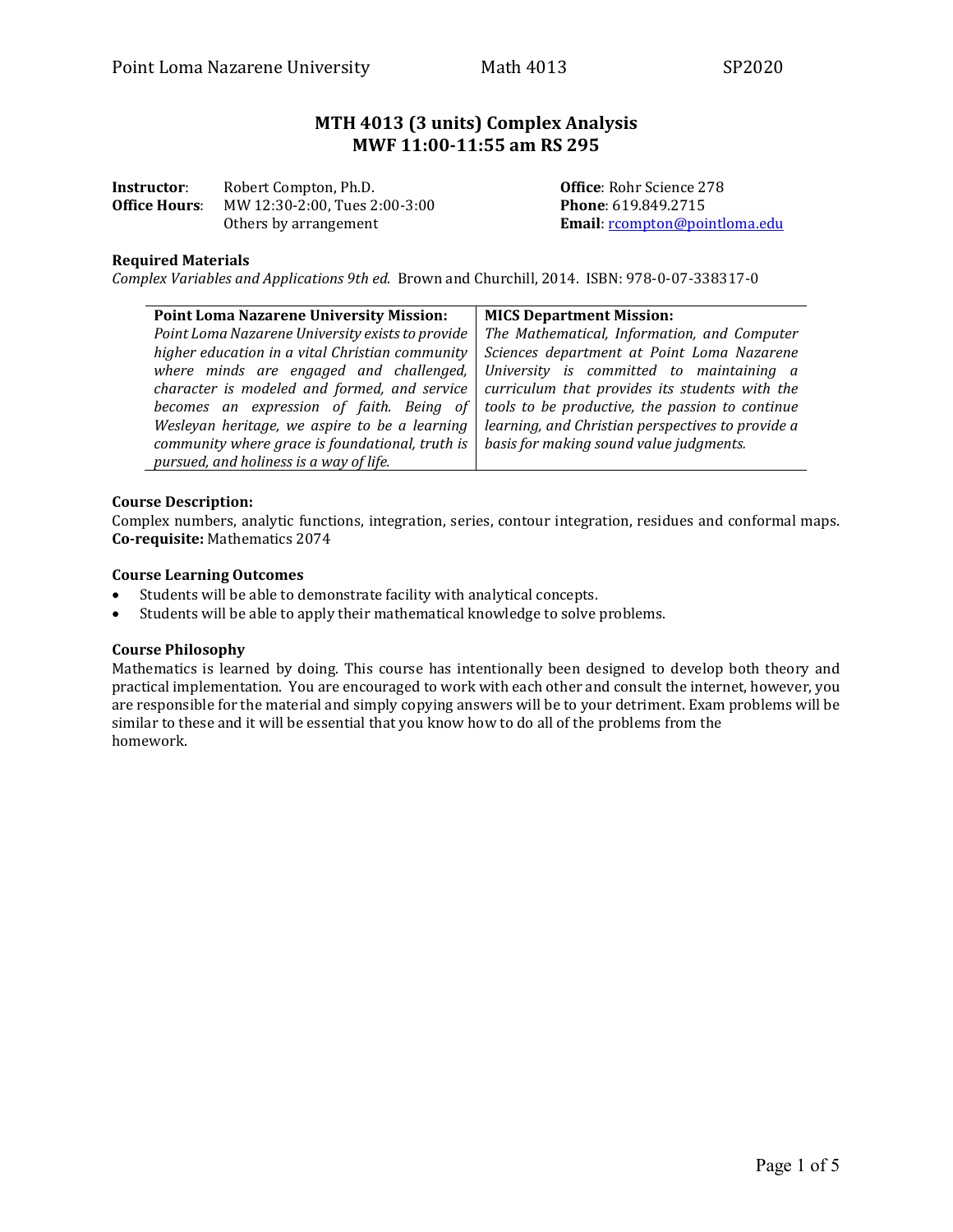# **Grading Policies**

| <b>Grading Distribution</b>  | Percent |
|------------------------------|---------|
| Two Examinations at 23% each | 46      |
| Final Exam                   | 30      |
| Homework                     | 24      |
| Total                        | 100     |

## **Grading scale**

| Grading Scale in percentages $ A $ |                                                                                |  |
|------------------------------------|--------------------------------------------------------------------------------|--|
|                                    | $\parallel$ (87.5, 90) $\parallel$ (77.5, 80) $\parallel$ (67.5, 70)           |  |
|                                    | $\mid$ [92.5, 100] $\mid$ [82.5, 87.5] $\mid$ [72.5, 77.5] $\mid$ [62.5, 67.5] |  |
|                                    | $\mid$ [90, 92.5) $\mid$ [80, 82.5) $\mid$ [70, 72.5) $\mid$ [60, 62.5)        |  |

#### **Grade components**:

The grade components are homework (text exercises), tests, and the final examination.

- **Late work**. A written assignment or computer assignment is late if it is not received at the beginning of class on the due date. Late work need not be accepted. Work accepted late may be assessed a penalty. Make-up tests will only be given by arrangement with the instructor for reasons of documented emergency.
- **Accuracy of solutions**. Written assignments and examination questions and problems must be formulated carefully in terms of words and symbols used in the course. Credit is determined by the degree to which answers and solutions respond to the specific question or problem stated. Maximize your credit by learning the language and symbols of the course.
- **Written Assignments**. Collected assignments must be prepared in a style suitable for grading. The following guidelines are used to determine credit:
	- $\circ$  the organization must be easy to follow  $\circ$  the work must be legible
	- $\circ$  the work must be legible<br> $\circ$  complete solutions must l
	- complete solutions must be written for problems (not just answers); answers must be clearly marked
	- o use complete sentences to answer questions
- **Examinations and the Final Examination**. Examinations and the Final Examination will include problems and questions over material assigned in the text, readings and handouts, as well as material presented in class.

No examination shall be missed without prior consent or a well-documented emergency beyond your control. A score of zero will be assigned for an examination that is missed without prior consent or a well-documented emergency beyond your control.

The examination schedule is included in the daily schedule. This instructor does not intend to accept excuses such as poor communication with parents, benefactors, surf team sponsors and/or travel agents.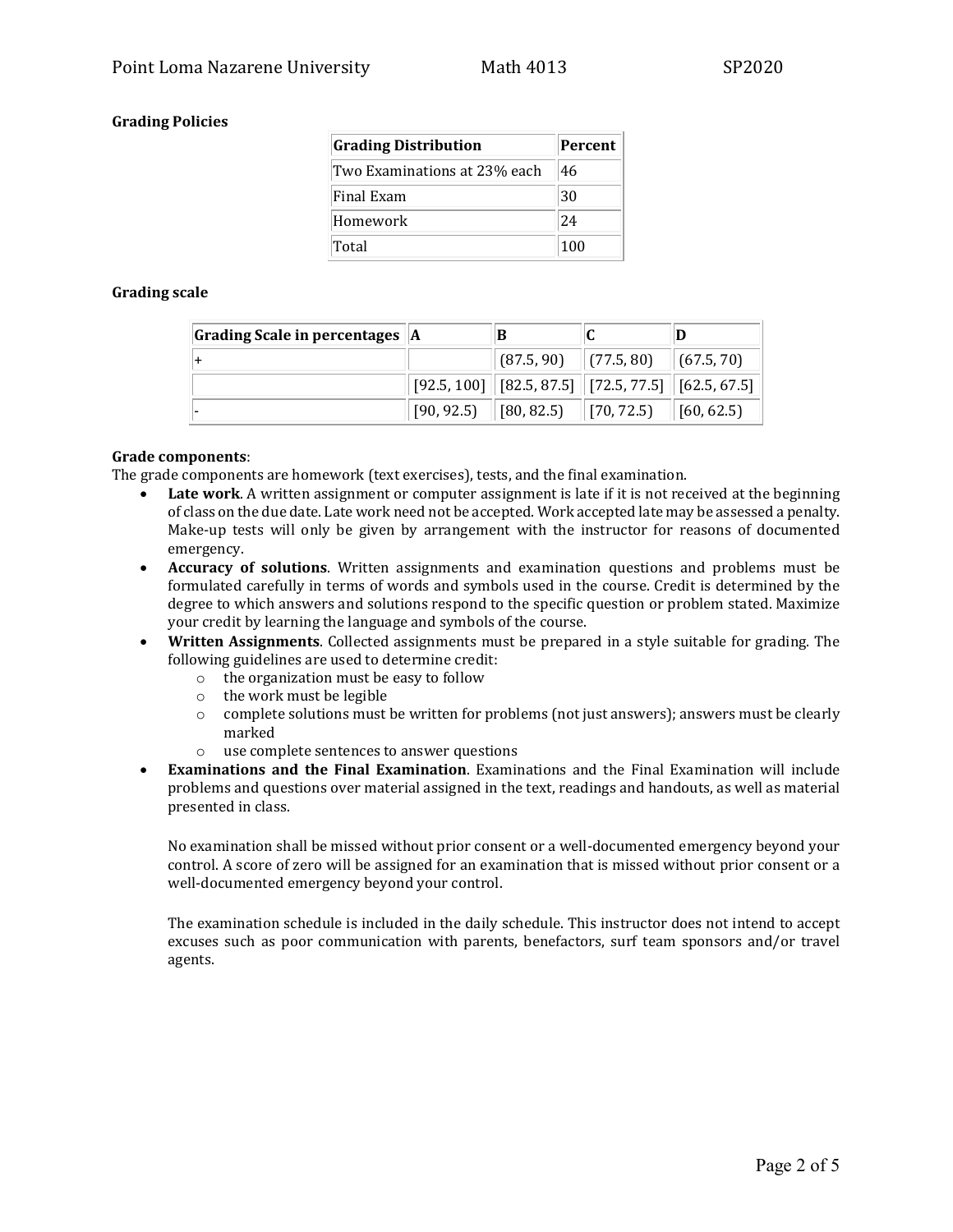## **Attendance:**

Attendance is expected at each class session. In the event of an absence you are responsible for the material covered in class and the assignments given that day.

Regular and punctual attendance at all classes is considered essential to optimum academic achievement. If the student is absent from more than 10 percent of class meetings, the faculty member can file a written report which may result in de-enrollment. If the absences exceed 20 percent, the student may be de-enrolled without notice until the university drop date or, after that date, receive the appropriate grade for their work and participation. See http://catalog.pointloma.edu/content.php?catoid=24&navoid=1581#Class\_Attendance in the Undergraduate Academic Catalog.

#### **Class Enrollment:**

It is the student's responsibility to maintain his/her class schedule. Should the need arise to drop this course (personal emergencies, poor performance, etc.), the student has the responsibility to follow through (provided the drop date meets the stated calendar deadline established by the university), not the instructor. Simply ceasing to attend this course or failing to follow through to arrange for a change of registration (drop/add) may easily result in a grade of F on the official transcript.

## **Academic Accommodations:**

While all students are expected to meet the minimum standards for completion of this course as established by the instructor students with disabilities may require academic adjustments, modifications or auxiliary aids/services. At Point Loma Nazarene University (PLNU), these students are requested to register with the Disability Resource Center (DRC), located in the Bond Academic Center. (DRC@pointloma.edu or 619-849- 2486). The DRC's policies and procedures for assisting such students in the development of an appropriate academic adjustment plan (AP) allows PLNU to comply with Section 504 of the Rehabilitation Act and the Americans with Disabilities Act. Section 504 (a) prohibits discrimination against students with special needs and guarantees all qualified students equal access to and benefits of PLNU programs and activities. After the student files the required documentation, the DRC, in conjunction with the student, will develop an AP to meet that student's specific learning needs. The DRC will thereafter email the student's AP to all faculty who teach courses in which the student is enrolled each semester. The AP must be implemented in all such courses.

If students do not wish to avail themselves of some or all of the elements of their AP in a particular course, it is the responsibility of those students to notify their professor in that course. PLNU highly recommends that DRC students speak with their professors during the first two weeks of each semester about the applicability of their AP in that particular course and/or if they do not desire to take advantage of some or all of the elements of their AP in that course.

## **Academic Honesty:**

Students should demonstrate academic honesty by doing original work and by giving appropriate credit to the ideas of others. Academic dishonesty is the act of presenting information, ideas, and/or concepts as one's own when in reality they are the results of another person's creativity and effort. A faculty member who believes a situation involving academic dishonesty has been detected may assign a failing grade for that assignment or examination, or, depending on the seriousness of the offense, for the course. Faculty should follow and students may appeal using the procedure in the university Catalog. See [http://catalog.pointloma.edu/content.php?catoid=24&navoid=1581#Academic\\_Honestyf](http://catalog.pointloma.edu/content.php?catoid=24&navoid=1581#Academic_Honesty)or definitions of kinds of academic dishonesty and for further policy information.

## **Final Exam: 10:30-1:00, Wednesday May 6, 2016**

The final exam date and time is set by the university at the beginning of the semester and may not be changed by the instructor. This schedule can be found on the university website and in the course calendar. No requests for early examinations will be approved. Only in the case that a student is required to take three exams during the same day of finals week, is an instructor authorized to consider changing the exam date and time for that particular student.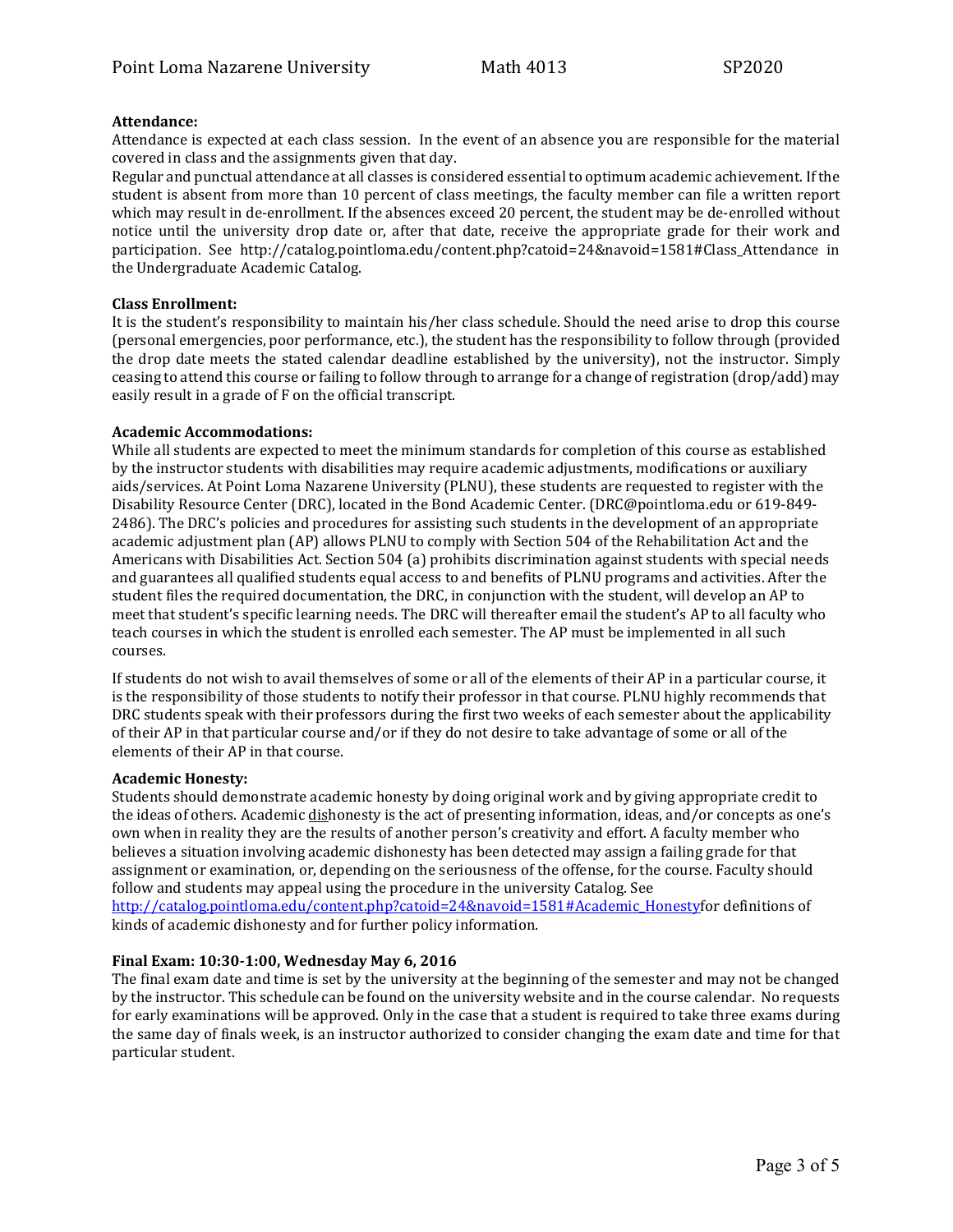# **Copyright Protected Materials:**

Point Loma Nazarene University, as a non-profit educational institution, is entitled by law to use materials protected by the US Copyright Act for classroom education. Any use of those materials outside the class may violate the law.

## **Credit Hour:**

In the interest of providing sufficient time to accomplish the stated course learning outcomes, this class meets the PLNU credit hour policy for a 3 unit class delivered over 15 weeks. Specific details about how the class meets the credit hour requirements can be provided upon request.

**Cell Phones:** Turn off any cell phone, pager or things that make noise while you are in class. Also, do not text or work on other classes while in class -to do so is disrespectful to me and your classmates.

**General Advice:** The key to success in this class is to attend lectures regularly and do your homework. You learn mathematics by doing it yourself. You should expect to spend approximately two hours outside of class working on homework and going over concepts for every one hour in class. When doing your homework, please note it is normal to not be able to do every problem correctly on the first attempt. Do not be discouraged, instead, seek help.

## **Sources of Help:**

- 1. Me. If you have questions, ask me. See office hours.
- 2. FREE TUTORING- Math Learning Center, RS-230. Hours are posted on the door.
- 3. Other classmates. Form study groups! Work together!

# **The Final Exam is 10:30-1:00 Wednesday May 6, 2016 and it is a Comprehensive Examination.**